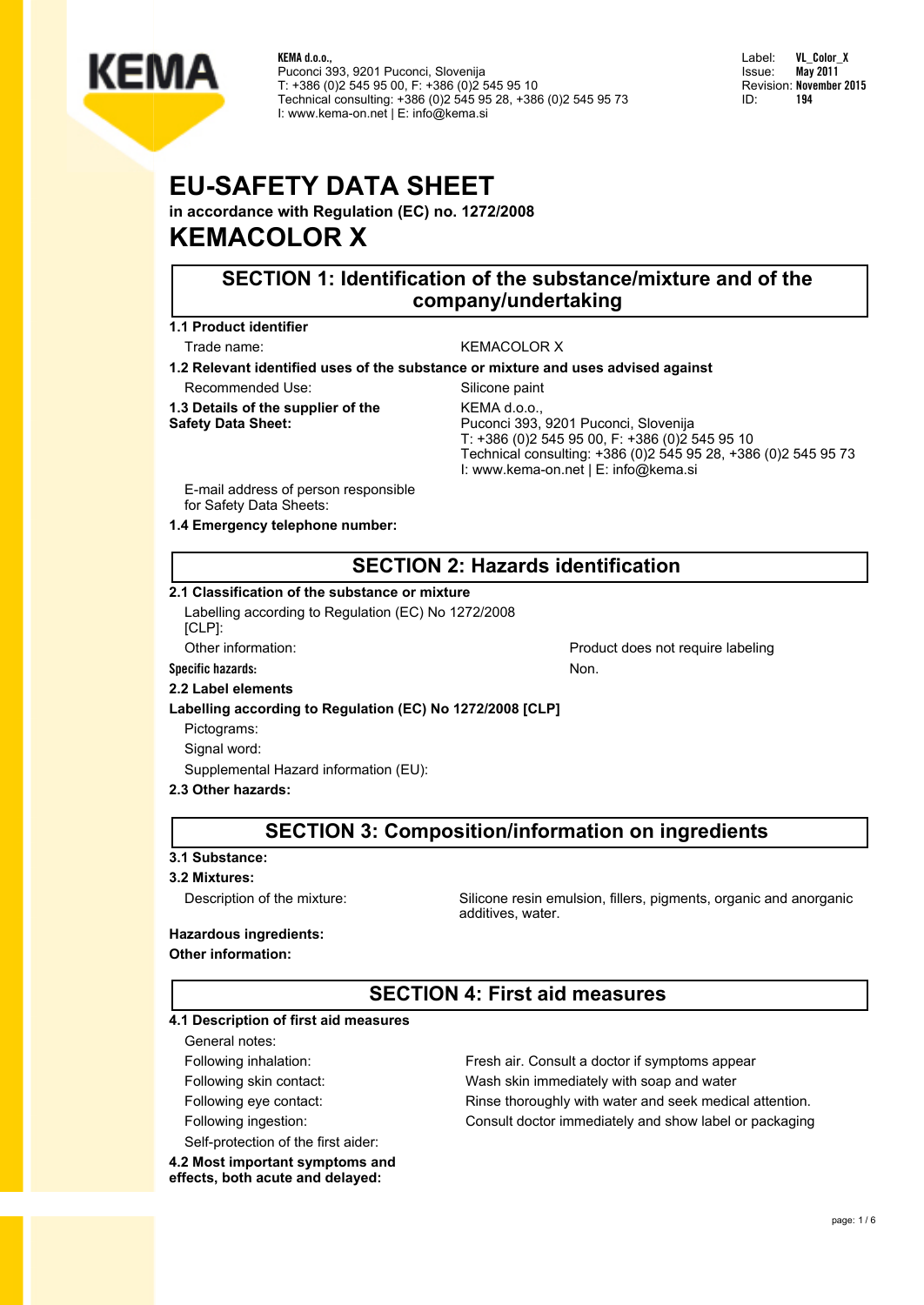

Label: **VL\_Color\_X** Issue: **May 2011** Revision: **November 2015** ID: **194**

# **EU-SAFETY DATA SHEET**

**in accordance with Regulation (EC) no. 1272/2008 4.3 Indication of any immediate**

**medical attention and special treatment needed:**

### **SECTION 5: Firefighting measures**

#### **5.1 Extinguishing media**

Suitable extinguishing media: Water fog, foam, carbon dioxide Unsuitable extinguishing media: Water jet **5.2 Special hazards arising from the**

#### **substance or mixture:** Hazardous combustion products:

#### **5.3 Advice for firefighters**

Special protection equipment for fire fighters:

Additional instructions:

### **SECTION 6: Accidental release measures**

See point 8.

#### **6.1 Personal precautions, protective equipment and emergency procedures:**

For non-emergency personnel:

For emergency responders:

#### **6.3 Methods and material for containment and cleaning up:**

For containment:

Other information:

**6.2 Environmental precautions:** Do not allow uncontrolled contact with water. Avoid uncontrolled disposal, after contact with water, into canalization.

For cleaning up: Using liquid-absorbing material (eg sand, sawdust, etc.)

Keep container tightly closed. Opened containers must be carefully resealed and kept upright. Protect from frost

# **SECTION 7: Handling and storage**

#### **7.1 Precautions for safe handling**

**6.4 Reference to other sections:**

Measures to prevent fire:

Measures to prevent aerosol and dust generation:

Measures to protect the environment:

Advice on general occupational hygiene:

### **7.2 Conditions for safe storage, including any incompatibilities**

Technical measures and storage conditions:

Packaging materials:

Requirements for storage rooms and vessels:

Storage class: Further information on storage

conditions: **7.3 Specific end use(s):**

Protective measures: Ensure good ventilation at the workplace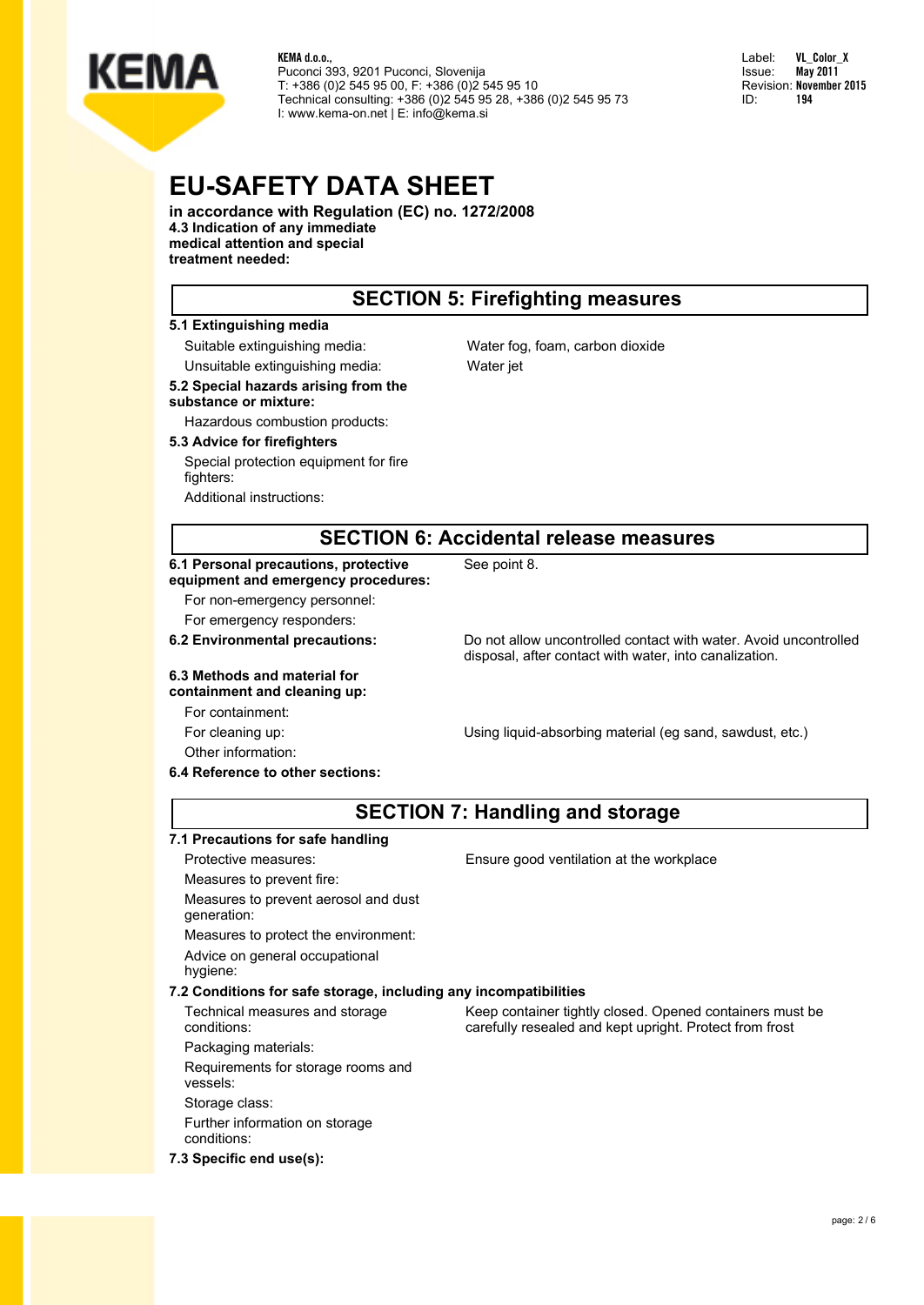

Label: **VL\_Color\_X** Issue: **May 2011** Revision: **November 2015** ID: **194**

# **EU-SAFETY DATA SHEET**

**in accordance with Regulation (EC) no. 1272/2008**

### **SECTION 8: Exposure controls/personal protection**

#### **8.1 Control parameters**

#### **8.1.1 Occupational Exposure limit values**

**Information on monitoring procedures:**

#### **DNEL**

**Environmental protection target:**

**PNEC**

#### **8.2 Exposure controls**

#### **8.2.1 Appropriate engineering controls:**

Substance/mixture related measures to prevent exposure during identified uses:

Structural measures to prevent exposure: Add. Information about design techn.

Facilities:

No special measures required

Exposure controls:  $\qquad \qquad \qquad$  a) Occupational exposure controls: Precautions for safe handling: Personal protection equipment. Individual protection precautions:

- Respiratory protection: Normally no respiratory protection is needed. In case of higher amount of dust in air anty dust mask is recommended.

- Hand protection: Protective gloves.

- Eye protection: Safety glasses.

- Skin protection: Protective clothing.

b) Environmental exposure controls: Non.

**Hygiene measures:** Avoid contact with food, skin and eye contact wash with plenty of water

Eye and face protection: Skin protection: Hand protection: Other skin protection: Respiratory protection:

**8.2.3 Environmental exposure controls:**

# **SECTION 9: Physical and chemical attributes**

| 9.1 Information on basic physical and chemical properties |                              |
|-----------------------------------------------------------|------------------------------|
| Appearance:                                               | Liquid                       |
| Odour:                                                    | Light                        |
| Odour threshold:                                          |                              |
| pH:                                                       | neutral to slightly alkaline |
| Melting point / freezing point:                           | inapplicable                 |
| Initial boiling point and boiling range:                  | $100^{\circ}$ C              |
| Flash point:                                              | inapplicable                 |
| Evaporation rate:                                         |                              |
| Flammability (solid, gas):                                |                              |
| Upper/lower flammability or explosive<br>limits           |                              |
| Lower:                                                    |                              |
| Upper:                                                    |                              |
| Vapour pressure:                                          |                              |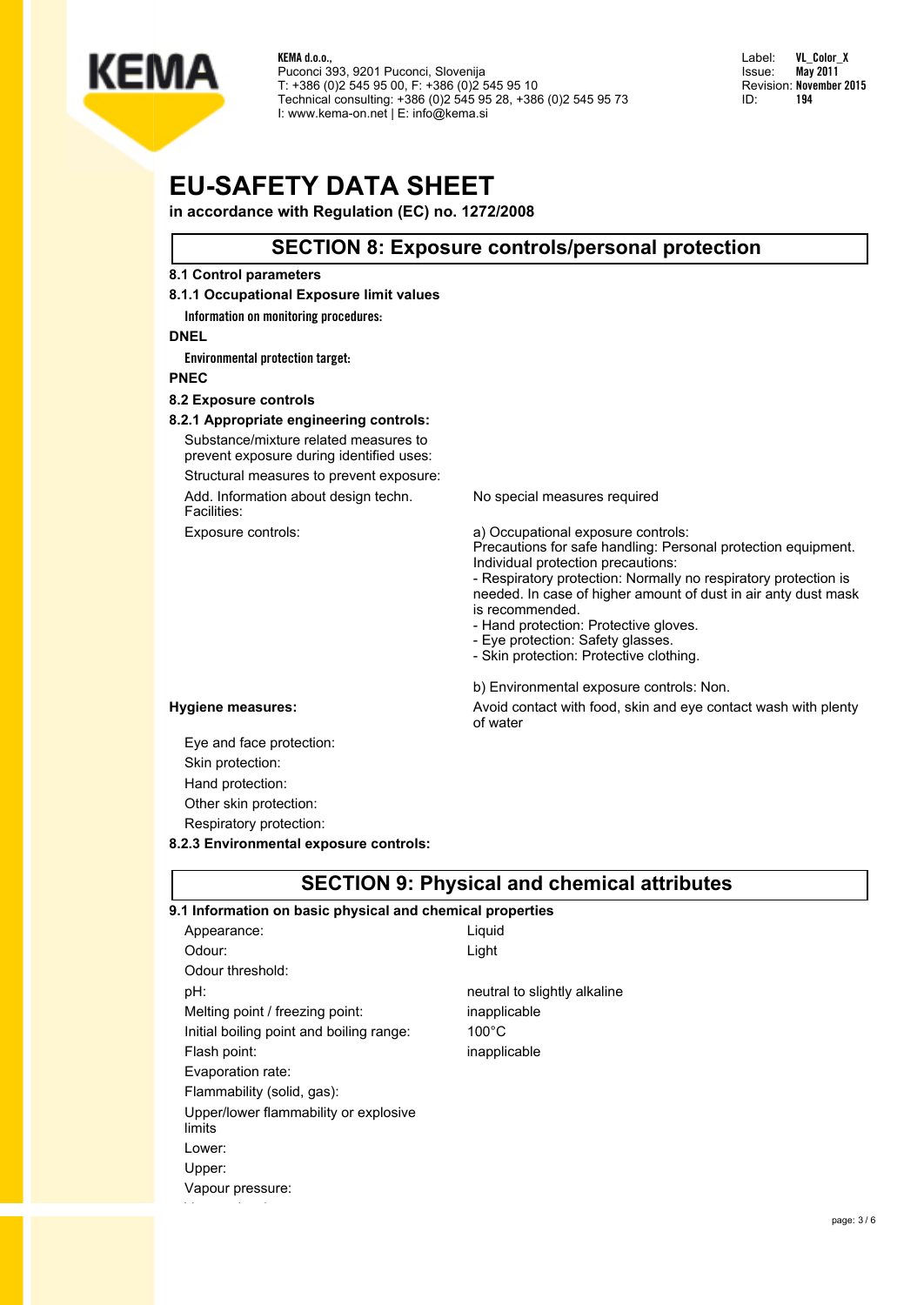

Label: **VL\_Color\_X** Issue: **May 2011** Revision: **November 2015** ID: **194**

# **EU-SAFETY DATA SHEET**

**in accordance with Regulation (EC) no. 1272/2008** Vapour density: Relative density: 1550 g/dm3 Solubility(ies): yes Partition coefficient: n-octanol/water: Auto-ignition temperature: inapplicable Decomposition temperature: Viscosity: Explosive properties: Oxidising properties:

# **SECTION 10: Stability and reactivity**

### **10.1 Reactivity:**

**9.2 Other Information:**

**10.2 Chemical stability: 10.3 Possibility of hazardous reactions: 10.5 Incompatible materials: 10.6 Hazardous decomposition products:**

**10.4 Conditions to avoid:** protect from frost and excessive heat

# **SECTION 11: Toxicological information**

### **11.1 Information on toxicological effects:**

#### **Acute toxicity**

Inhalation: In case of skin/eye contact is irritation unknown. A sensitizing effect is currently unknown.

Ingestion: Dermal: Skin corrosion/irritation: Serious eye damage/irritation: Respiratory or skin sensitisation: Germ cell mutagenicity: Carcinogenicity: Reproductive toxicity: Summary of evaluation of the CMR properties: STOT-single exposure: STOT-repeated exposure: Aspiration hazard: Other Information:

# **SECTION 12: Ecological information**

**12.1 Toxicity: 12.1 Toxicity: Do not allow product to reach ground water, water bodies or** sewage system. No ecological studies are available. WATER HAZARD CLASSIFICATION WGK 1

Acute (short-term) toxicity: Fish: Crustacea: Algae/aquatic plants: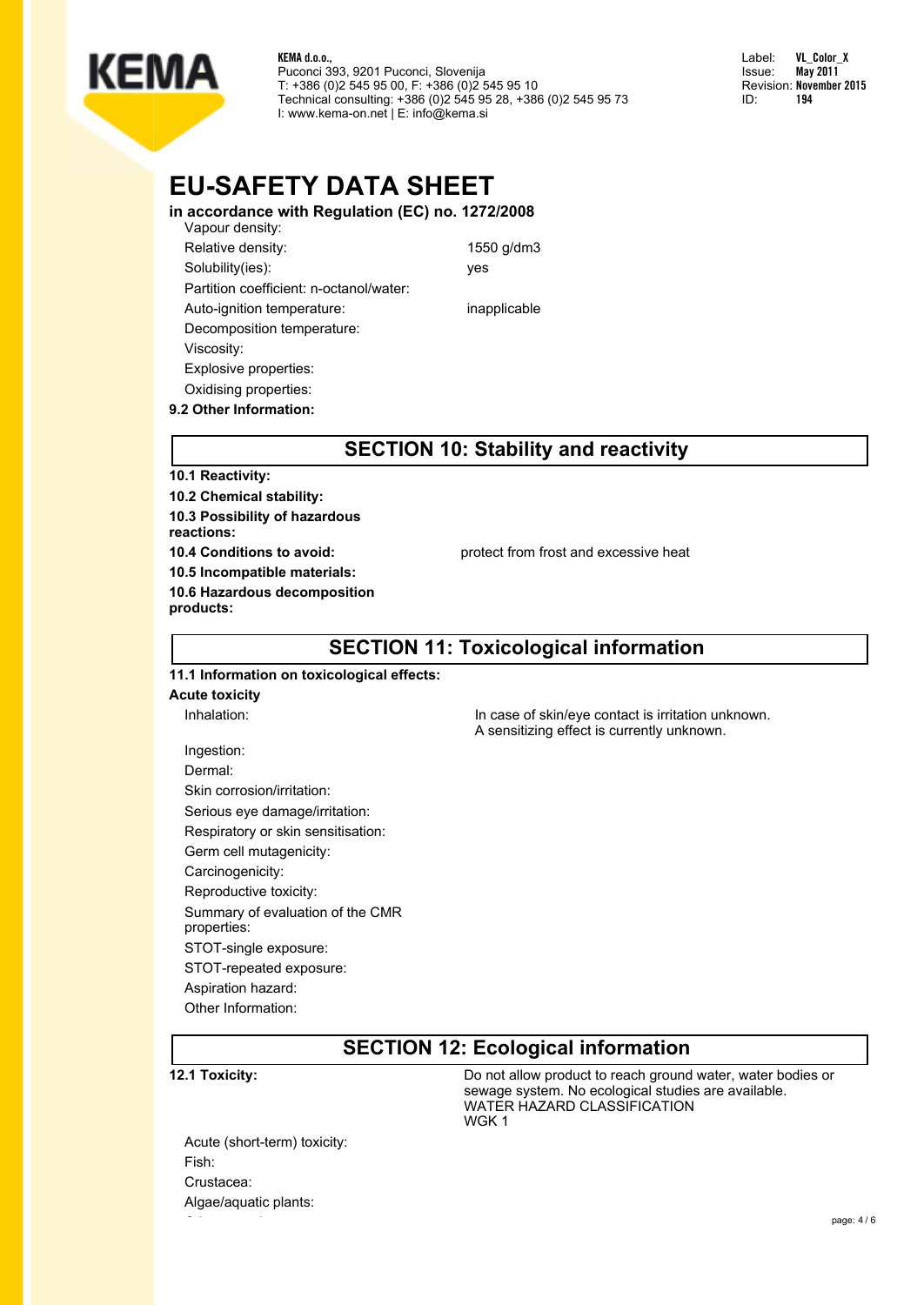

Label: **VL\_Color\_X** Issue: **May 2011** Revision: **November 2015** ID: **194**

# **EU-SAFETY DATA SHEET**

**in accordance with Regulation (EC) no. 1272/2008**

- Other organisms:
- Chronic (long-term) toxicity:

Fish:

Crustacea:

Algae/aquatic plants:

Other organisms:

#### **12.2 Persistence and degradability:**

Abiotic Degradation:

Physical- and photo-chemical elimination:

Biodegradation:

#### **12.3 Bioaccumulative potential:**

Partition coefficient n-octanol /water (log Kow):

Bioconcentration factor (BCF):

**12.4 Mobility in soil:**

**12.5 Results of PBT and vPvB**

**assessment:**

**12.6 Other adverse effects:**

**12.7 Other information:**

### **SECTION 13: Disposal considerations**

# **13.1 Waste treatment methods**

**Product / Packaging disposal:** When collected dry, suitable for further use. When reacted with water, remove as building waist.

Waste codes / waste designations according to LoW:

Waste treatment-relevant information: Sewage disposal-relevant information: Other disposal recommendations:

| <b>SECTION 14: Transport information</b> |                |                 |             |             |  |
|------------------------------------------|----------------|-----------------|-------------|-------------|--|
|                                          | <b>ADR/RID</b> | <b>ADN/ADNR</b> | <b>IMDG</b> | <b>IATA</b> |  |
| 14.1 UN Number                           |                |                 |             |             |  |
| 14.2 UN proper shipping name             |                |                 |             |             |  |
| 14.3 Transport hazard class(es)          |                |                 |             |             |  |
| 14.4 Packing group                       |                |                 |             |             |  |
| <b>14.5 Environmental hazards</b>        |                |                 |             |             |  |
| 14.6 Special precautions for<br>user     |                |                 |             |             |  |

**14.7 Transport in bulk according to Annex II of MARPOL73/78 and the IBC Code":**

Not classified as dangerous in the meaning of transport regulations.

# **SECTION 15: Regulatory information**

**15.1 Safety, health and environmental regulations/legislation specific for the substance or mixture**

EU regulations: Authorisations and/or restrictions on use: Other EU regulations: